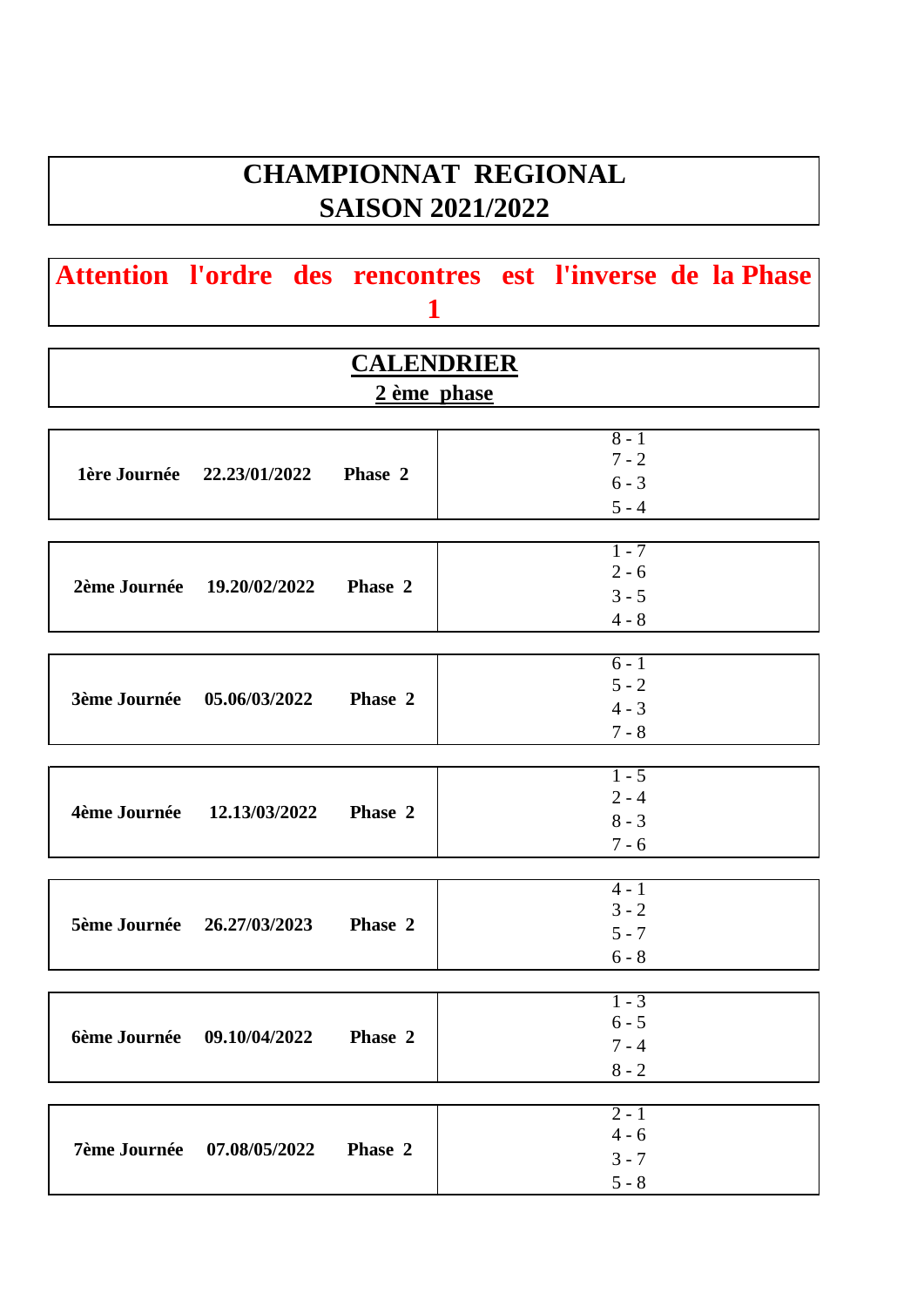## CHAMPIONNAT REGIONAL par EQUIPES - POULES 2021/2022 2eme phase

### **VERSION DU 28/12/2021 ( SOUS RESERVE DE MODIFICATION DE LA COMMISSION SPORTIVE )**

**MASCULINS** 

|                | <b>PN</b> 1                   | PN <sub>2</sub> |              |                             |    |  |  |  |
|----------------|-------------------------------|-----------------|--------------|-----------------------------|----|--|--|--|
|                | LAVAL FA $(S)$ 1              | 53              |              | LE MANS SARTHE TT (S) 2     | 72 |  |  |  |
| $\overline{2}$ | <b>ARNAGE (S)1</b>            | 72              | $\mathbf{2}$ | ST JULIEN TT (S) 1          | 44 |  |  |  |
| 3              | $JARD(S)$ 1                   | 85              | 3            | <b>BOUCHEMAINE TT (S) 1</b> | 49 |  |  |  |
| 4              | <b>NANTES MELLINET (S) 1</b>  | 44              | 4            | LA FERRIERE (S) 3           | 85 |  |  |  |
| 5              | LES SABLES VENDEE (S) 1       | 85              | 5            | ST SEBASTIEN (S) 2          | 44 |  |  |  |
| 6              | <b>NANTES ST MEDARD (S) 2</b> | 44              | 6            | NANTES ST MEDARD (S) 3      | 44 |  |  |  |
| 7              | ANGERS VAILLANTE (S) 4        | 49              | 7            | CHANGE US (S) 2             | 53 |  |  |  |
| 8              | LE MANS SARTHE TT (S) 4       | 72              | 8            | LE MANS SARTHE TT $(S)$ 3   | 72 |  |  |  |

| <b>PN</b> 2 |                               |    |  |  |  |  |
|-------------|-------------------------------|----|--|--|--|--|
| 1           | LE MANS SARTHE TT (S) 2       | 72 |  |  |  |  |
| 2           | ST JULIEN TT (S) 1            | 44 |  |  |  |  |
| 3           | <b>BOUCHEMAINE TT (S) 1</b>   | 49 |  |  |  |  |
| 4           | LA FERRIERE (S) 3             | 85 |  |  |  |  |
| 5           | <b>ST SEBASTIEN (S) 2</b>     | 44 |  |  |  |  |
| 6           | <b>NANTES ST MEDARD (S) 3</b> | 44 |  |  |  |  |
| 7           | <b>CHANGE US (S) 2</b>        | 53 |  |  |  |  |
| 8           | LE MANS SARTHE TT (S) 3       | 72 |  |  |  |  |
|             |                               |    |  |  |  |  |

| (S) = RECEPTION LE SAMEDI A 17H |  |  |  |  |  |  |  |
|---------------------------------|--|--|--|--|--|--|--|
|                                 |  |  |  |  |  |  |  |
| clubs montants                  |  |  |  |  |  |  |  |
|                                 |  |  |  |  |  |  |  |
| clubs descendants               |  |  |  |  |  |  |  |

 **PONT ST MARTIN 1 44 LA ROMAGNE 5 49 2 LES PONTS DE CE 1 49 2 LA ROMAGNE 4 49 SABLE TT (S) 1 72 NANTES TT 5 44 4 NANTES TT 4 44 4 BOUCHEMAINE TT 2 49 ST NAZAIRE ( S ) 2 44 5 SUCE / ERDRE ( S ) 1 44 5 ST PHILBERT 1 44 NANTES MELLINET 2 44 6 ST BREVIN TT 1 44 6 ST HILAIRE DE LOULAY 1 85 LA ROCHE VENDEE ( S ) 1 85 7 ST SEBASTIEN 3 44 7 NANTES ST JO 1 44 BEAUFOU ASL ( S ) 1 85** 

|                | $R1$ 1                   |    |
|----------------|--------------------------|----|
| 1              | <b>LE MANS SARTHE 5</b>  | 72 |
| $\overline{2}$ | <b>LA ROMAGNE 5</b>      | 49 |
| 3              | <b>LIGNE ASTT 1</b>      | 44 |
| 4              | <b>NANTES TT 5</b>       | 44 |
| 5              | ST NAZAIRE (S) 2         | 44 |
| 6              | <b>NANTES MELLINET 2</b> | 44 |
| 7              | LA ROCHE VENDEE (S) 1    | 85 |
| 8              | <b>NIEUL LE DOLENT 1</b> | 85 |

|              | R2 <sub>1</sub>      |    |
|--------------|----------------------|----|
|              | <b>VIVY-GENNES 1</b> | 49 |
| $\mathbf{2}$ | CHOLET TT 1          | 49 |
| 3            | BEAUFOU ASL (S) 2    | 85 |
| 4            | SUCE/ERDRE $(S)$ 2   | 44 |
| 5            | <b>ARNAGE 2</b>      | 72 |
| 6            | ST JULIEN TT 2       | 44 |
| 7            | <b>CHANGE US3</b>    | 53 |
| 8            | <b>NANTES TT 6</b>   |    |

| <b>PONT ST MARTIN 2</b><br>44<br>1<br>2<br><b>ST MACAIRE 1</b><br>49<br><b>MOUZILLON 1</b><br>3<br>44<br><b>FOUILLETOURTE 1</b><br>72<br>4<br>5<br>53<br><b>ERNEE SPORT 2</b><br><b>NANTES ST MEDARD 4</b><br>44<br>6<br><b>ST JULIEN TT 4</b><br>7<br>44<br><b>GENETOUZE / VENANSAULT 1</b><br>85<br>8 | R <sub>2</sub> 4 |  |
|---------------------------------------------------------------------------------------------------------------------------------------------------------------------------------------------------------------------------------------------------------------------------------------------------------|------------------|--|
|                                                                                                                                                                                                                                                                                                         |                  |  |
|                                                                                                                                                                                                                                                                                                         |                  |  |
|                                                                                                                                                                                                                                                                                                         |                  |  |
|                                                                                                                                                                                                                                                                                                         |                  |  |
|                                                                                                                                                                                                                                                                                                         |                  |  |
|                                                                                                                                                                                                                                                                                                         |                  |  |
|                                                                                                                                                                                                                                                                                                         |                  |  |
|                                                                                                                                                                                                                                                                                                         |                  |  |

| $R1$ 1              |    |              | R12                   |    |  |                | R1 <sub>3</sub>      |
|---------------------|----|--------------|-----------------------|----|--|----------------|----------------------|
| <b>IS SARTHE 5</b>  | 72 |              | LAVAL FA (S) 2        | 53 |  |                | PONT ST MA           |
| <b>OMAGNE 5</b>     | 49 | $\mathbf{2}$ | LES PONTS DE CE 1     | 49 |  | $\overline{2}$ | <b>LA ROMAC</b>      |
| <b>IE ASTT 1</b>    | 44 | 3            | AIZENAY 1             | 85 |  | 3              | SABLE TT             |
| TES TT 5            | 44 | 4            | <b>NANTES TT 4</b>    | 44 |  | 4              | <b>BOUCHEMAIN</b>    |
| 'AIRE (S) 2         | 44 | 5            | SUCE/ERDRE (S)1       | 44 |  | 5              | <b>ST PHILBE</b>     |
| <b>S MELLINET 2</b> | 44 | 6            | ST BREVIN TT 1        | 44 |  | 6              | <b>ST HILAIRE DE</b> |
| VENDEE (S) 1        | 85 |              | <b>ST SEBASTIEN 3</b> | 44 |  | 7              | <b>NANTES ST</b>     |
| <b>LE DOLENT 1</b>  | 85 | R            | <b>LES HERBIERS 1</b> | 85 |  | 8              | <b>BEAUFOU AS</b>    |

|   | R2 <sub>2</sub>                      |    |
|---|--------------------------------------|----|
|   | <b>STE PAZANNE 1</b>                 | 44 |
| 2 | <b>FONTENAY TTC 1</b>                | 85 |
| 3 | STE LUCE TT $(S)$ 2                  | 44 |
| 4 | <b>LE PALLET 1</b>                   | 44 |
| 5 | LE MANS SARTHE TT 6                  | 72 |
| 6 | <b>ETRICHE CHAMPIGNE / CHEMAZE 1</b> | 49 |
|   | <b>ST SEBASTIEN 4</b>                | 44 |
| 8 | LOUVERNE TT (S) 1                    | 53 |

|   | R2A                             |    |                | R2 <sub>5</sub>          |    |
|---|---------------------------------|----|----------------|--------------------------|----|
| 1 | <b>PONT ST MARTIN 2</b>         | 44 |                | LE MAY / JALLAIS 1       | 49 |
| 2 | <b>ST MACAIRE 1</b>             | 49 | $\overline{2}$ | <b>FERRIERE 4</b>        | 85 |
| 3 | <b>MOUZILLON 1</b>              | 44 | 3              | LA CHAPELLE ALTT 1       | 72 |
| 4 | <b>FOUILLETOURTE 1</b>          | 72 | 4              | HERIC TT 1               | 44 |
| 5 | <b>ERNEE SPORT 2</b>            | 53 | 5              | LAVAL FA (S) 3           | 53 |
| 6 | <b>NANTES ST MEDARD 4</b>       | 44 | 6              | <b>NANTES MELLINET 3</b> | 44 |
|   | ST JULIEN TT 4                  | 44 | 7              | ST JULIEN TT 3           | 44 |
| 8 | <b>GENETOUZE / VENANSAULT 1</b> | 85 | 8              | <b>STE JAMME 1</b>       | 72 |

|   | R2 <sub>1</sub>      |                 |              | R2 <sub>2</sub>                      |                 |                | R2 <sub>3</sub>           |    |
|---|----------------------|-----------------|--------------|--------------------------------------|-----------------|----------------|---------------------------|----|
|   | <b>VIVY-GENNES 1</b> | 49              |              | <b>STE PAZANNE 1</b>                 | 44              |                | <b>MONTJEAN TT 1</b>      | 53 |
|   | CHOLET TT 1          | 49              | $\mathbf{2}$ | <b>FONTENAY TTC 1</b>                | 85              | $\overline{2}$ | <b>ANGERS VAILLANTE 5</b> | 49 |
|   | BEAUFOU ASL (S) 2    | 85              | 3            | STE LUCE TT $(S)$ 2                  | 44              | 3              | SAVENAY (S) 1             | 44 |
|   | SUCE/ERDRE $(S)$ 2   | 44              | 4            | LE PALLET 1                          | 44              | 4              | <b>CHALLANS 1</b>         | 85 |
|   | <b>ARNAGE 2</b>      | 72 <sub>1</sub> | 5            | LE MANS SARTHE TT 6                  | 72 <sub>1</sub> | 5              | <b>ST COLOMBAN 1</b>      | 44 |
|   | ST JULIEN TT 2       | 44              | 6            | <b>ETRICHE CHAMPIGNE / CHEMAZE 1</b> | 49              | 6              | <b>SUCE/ERDRE 3</b>       | 44 |
|   | <b>CHANGE US3</b>    | 53              | 7            | <b>ST SEBASTIEN 4</b>                | 44              | 7              | <b>VIBRAYE ASTT 1</b>     | 72 |
| 8 | <b>NANTES TT 6</b>   | 44              | 8            | LOUVERNE TT (S) 1                    | 53              | 8              | <b>LES SORINIERES 1</b>   | 44 |